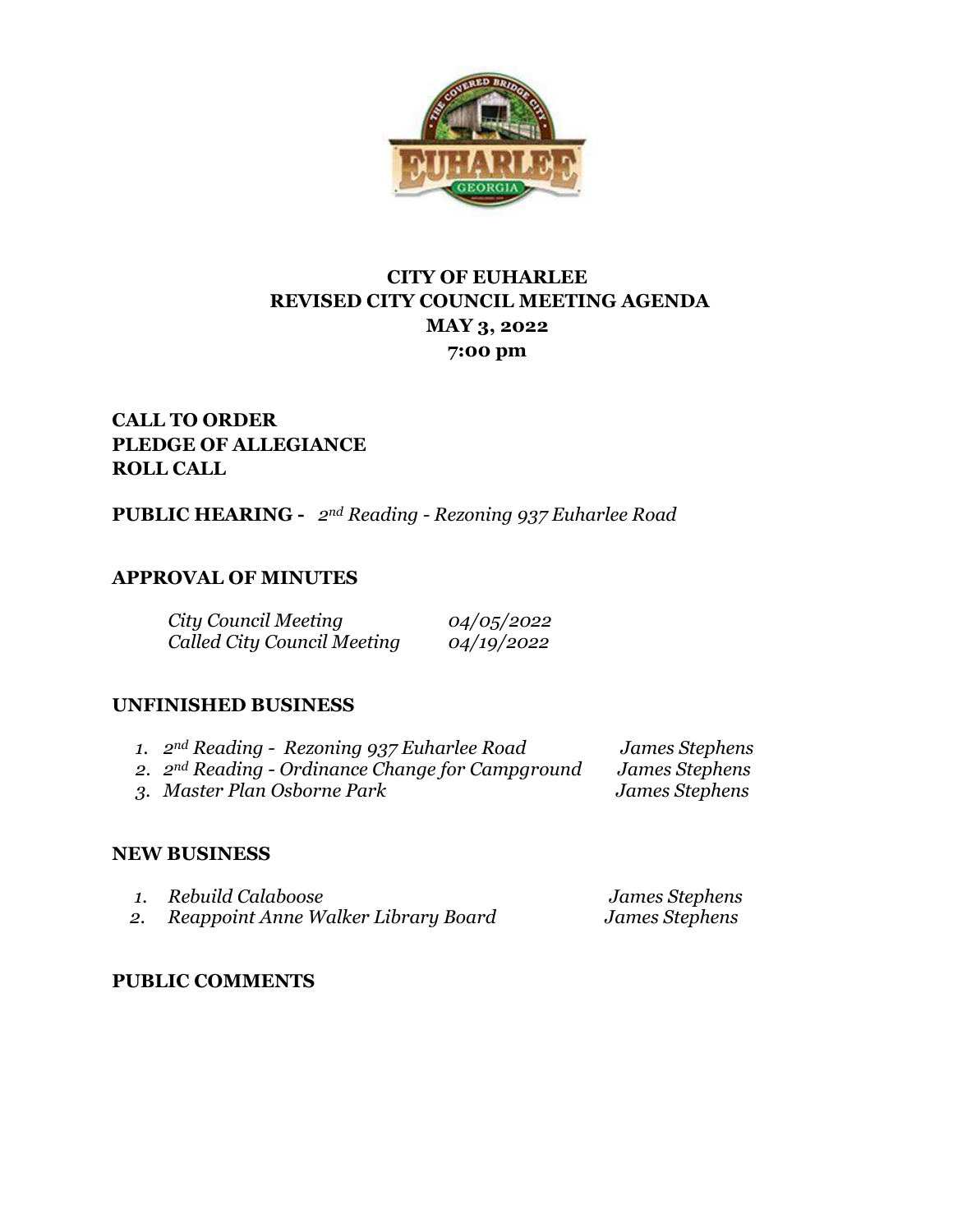#### **CITY OF EUHARLEE CITY COUNCIL MEETING MINUTES MAY 3, 2022**

Mayor Craig Guyton called the meeting to order, Council Member Greg Free led prayer, followed with the Pledge of Allegiance.

The following were present: Mayor Craig Guyton, Council Members Tim Abbott, Greg Free, David Duncan, Joe Turner, and City Manager James Stephens.

#### *PUBLIC HEARING – 2 ND Reading – Rezoning 937 Euharlee Road*

Mayor Craig Guyton stated during the course of checking all the boxes, and doing all the due diligence, they realized there was a mistake with one of the advertisements. Because of that, they thought it would be best to start the process over. There was no public hearing on the 933 or 937 Euharlee Road at that meeting. He said, new notices, and advertisements were going out, and new dates were shared.

**\* May 10th – Planning and Zoning Meeting – Regular Meeting - 1 st Public Hearing;** 

- **\* May 24th Called City Council Meeting/Public Hearing – 1 st Reading Rezoning 933 & 937 Euharlee Road**
- **\* June 7th – City Council Meeting – Public Hearing – 2 nd Reading – Rezoning – 933 & 937 Euharlee Road**

Council Member David Duncan motioned to approve the City Council meeting minutes, 04.05.22 and the Called City Council meeting minutes, 04.19.22. Council Member Greg Free seconded the motion. They all voted in favor.

#### **UNFINISHED BUSINESS**

#### *2 nd Reading – Rezoning 937 Euharlee Road – James Stephens*

Item was tabled as discussed at the beginning of the meeting.

#### *2 nd Reading – Ordinance Change for Campground – James Stephens*

City Manager James Stephens stated there have been no changes since the  $1<sup>st</sup>$  reading. The edit would be changing from 200 feet in section 10.4.2 to 500 feet. He recommended the adoption to the ordinance.

Council Member Joe Turner asked what would it accomplish.

Mr. Stephens said it would take away any ambiguity to whether they are in compliance with the campsites they are considering adding at Frankie Harris Park; changing the 200 to 500 feet will be in total compliance with the independent campers that may have access to the bathrooms.

Council Member Greg Free motioned to accept the change to the ordinance. Council Member Tim Abbott seconded the motion.

Council Member Joe Turner said he thinks they should do that if they build the campsites the same and he didn't see it was necessary until they do. The motion passed with a 3- 2 vote.

#### *Master Plan Osborne Park – James Stephens*

Mayor Craig Guyton said they are still making some revisions and getting some numbers, corrections and clarifications and were not ready to discuss.